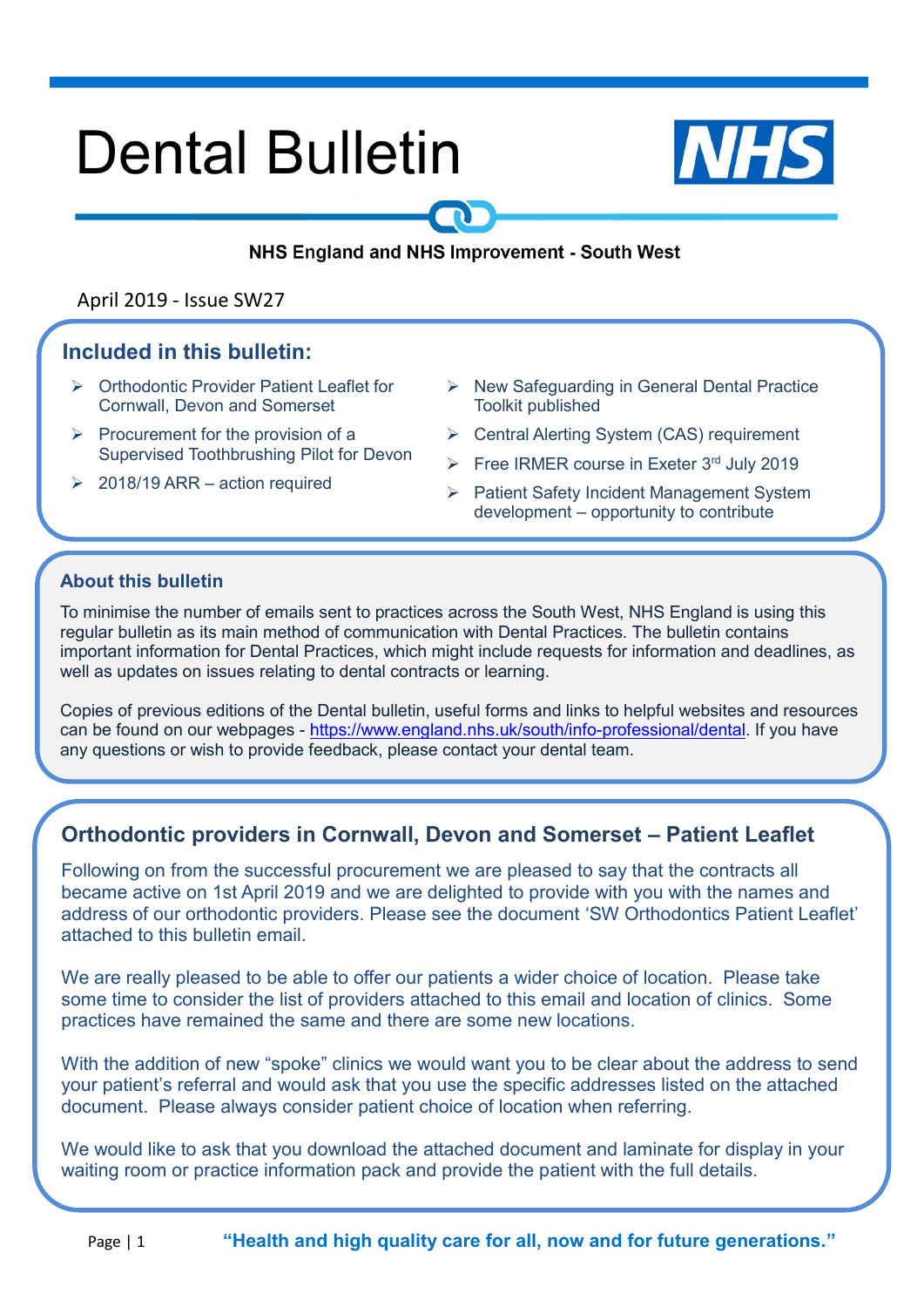# **Provision of a Supervised Toothbrushing Pilot for Devon Procurement now live on In-tend – DEADLINE 8th May 2019**

NHS England South West seeks expressions of interest from providers who have the capability and capacity to deliver a Supervised Tooth Brushing service for Devon to children who attend nursery (aged 3-4 years) in the final year before starting school and reception classes (aged 4-5 years), in the 50% most deprived areas (LSOAs) in Devon.

The procurement is split into three lots so as to provide maximum flexibility to both the Commissioner and Bidders, these are:

Lot 1 - 'TQ' Postcode Schools & Nurseries Lot 2 - 'EX' & 'TA' Postcode Schools & Nurseries Lot 3 - 'PL' Postcode Schools & Nurseries

The tender has now been issued on In-Tend (e-tendering portal) and advertised on Contracts Finder. Direct links are provided below where you will be able to view full details, costings and objectives of the pilot:

In-Tend: <https://in-tendhost.co.uk/scwcsu/aspx/Home>

Contracts Finder: <https://in-tendhost.co.uk/scwcsu/aspx/ProjectManage/932>

# **Annual Reconciliation Report 2018/19 – Action Required by 30 June.**

The Annual Reconciliation Report (ARR) for 2018/19 is now available. All Providers and Performers are required by law to confirm net earnings for the 2018/19 financial year by **30 June 2019**.

It's important that this is completed because your net earnings are used to calculate your entitlement to statutory payments, such as sickness, as well as to keep accurate pension records. This is in accordance with the Statement of Financial Entitlements and is a requirement under the NHS Pension Scheme Regulations. You therefore have both a statutory obligation and a contractual requirement to declare your NPE or NPEE.

Providers need to confirm the figures for each performer working on their contract using the 'ARR Contract Selection' screen. Once the provider has accepted the figures, an email is sent to the performer to notify them that they need to log into their Compass account and either accept or reject the figure their provider has declared.

If a performer rejects the figure declared, they're required to provide a reason for the rejection which will be sent to the provider to review. This process will repeat until both the performer and the provider accept a figure.

Guidance on how to complete the ARR declaration is on the [NHS Dental Services website.](https://www.nhsbsa.nhs.uk/provider-and-performer-pensions/annual-reconciliation-report-process-arr)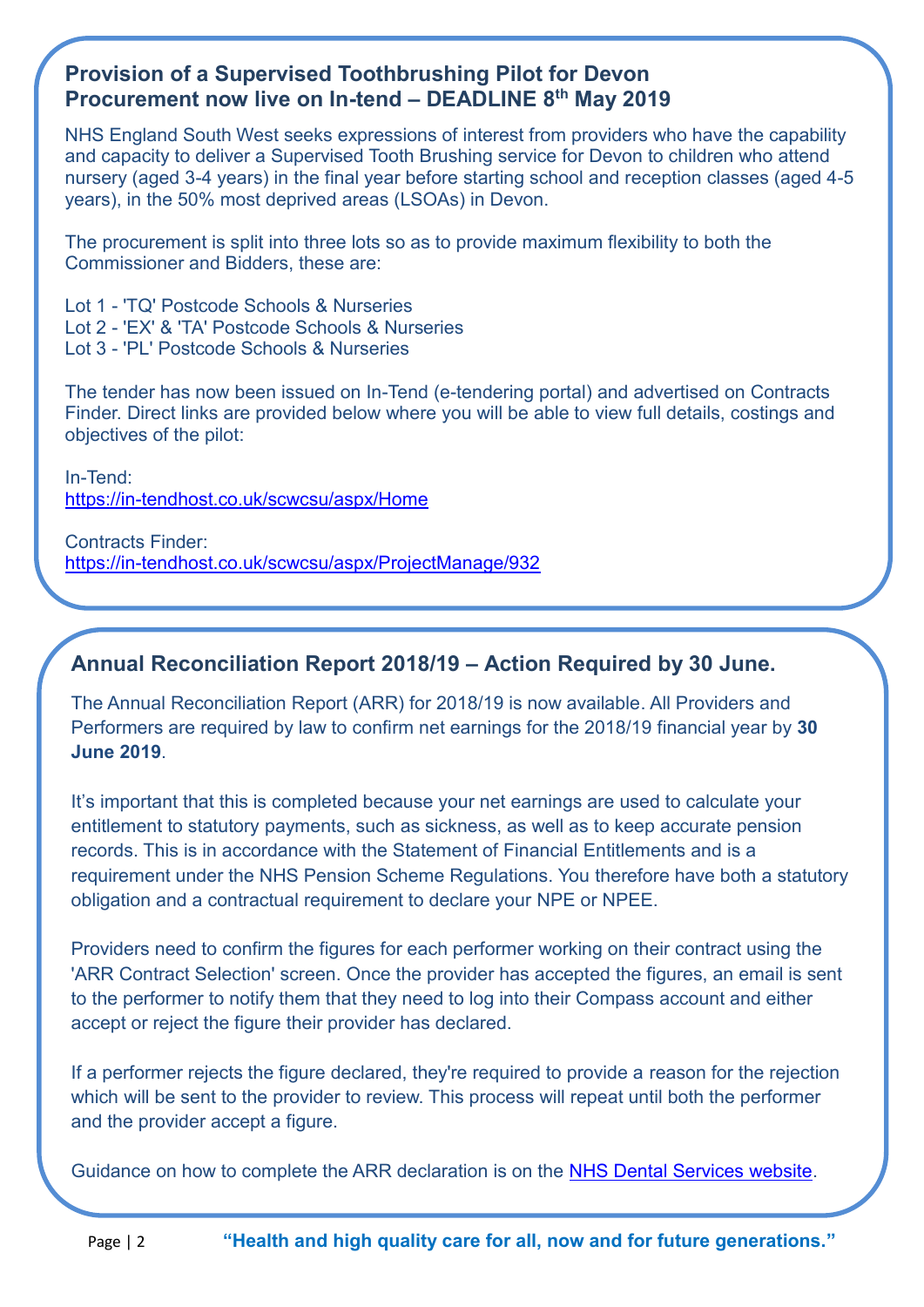# **New Safeguarding in General Dental Practice Toolkit published**

Safeguarding in general dental practice: A toolkit for dental teams was published last week by Public Health England and can be found at: [https://www.gov.uk/government/publications/safeguarding-in-general-dental-practice.](https://www.gov.uk/government/publications/safeguarding-in-general-dental-practice)

As safeguarding children, young people and adults at risk becomes a great emphasis on all our work with patients. Public Health England (PHE) have published this guidance document to support dental providers in navigating some of the safeguarding challenges in providing care.

The PHE guidance is supported by NHS England and NHS Improvement and we would encourage dentist practices to utilise the document to help develop systems and processes for safeguarding and to support staff with a very helpful grab guide for on the spot questions regarding safeguarding concerns.

The PHE safeguarding guidance does not remove or replace the requirements of the Intercollegiate documents for both children and adults, please see the latest published version on the links below:

**Adult Safeguarding: Roles and Competencies for Health Care Staff (2018)** <https://www.rcn.org.uk/professional-development/publications/pub-007069>

**Safeguarding Children and Young People: Roles and competencies for healthcare staff (2019)** <https://www.rcn.org.uk/professional-development/publications/007-366>

Both these documents set out the required training and education standards essential for dentists and support staff within the practices. All dental providers are required to follow these standards as the CQC will monitor training against these levels.

Elearning training can be found free of charge on the [Skills for Health webpage](http://www.skillsforhealth.org.uk/services/item/22-elearning-healthcare?gclid=EAIaIQobChMIjoqsg9jR4QIVybTtCh16wAjVEAAYAyAAEgIO0PD_BwE) - this website will support dental staff in matching to the required criteria within both the child and adult intercollegiate documents.

Face to face training, which is also necessary for your professional practice can be found at your Local Authority Safeguarding Children training website, use an internet search engine and have a look.

Adult safeguarding face to face training is a little harder to find, NHS England and NHS Improvement will notify you of any available face to face training in this area later in the year. In the interim please ensure you use the Skills for Health elearning as priority.

If you have any questions about this please email [england.swdental@nhs.net.](mailto:england.swdental@nhs.net)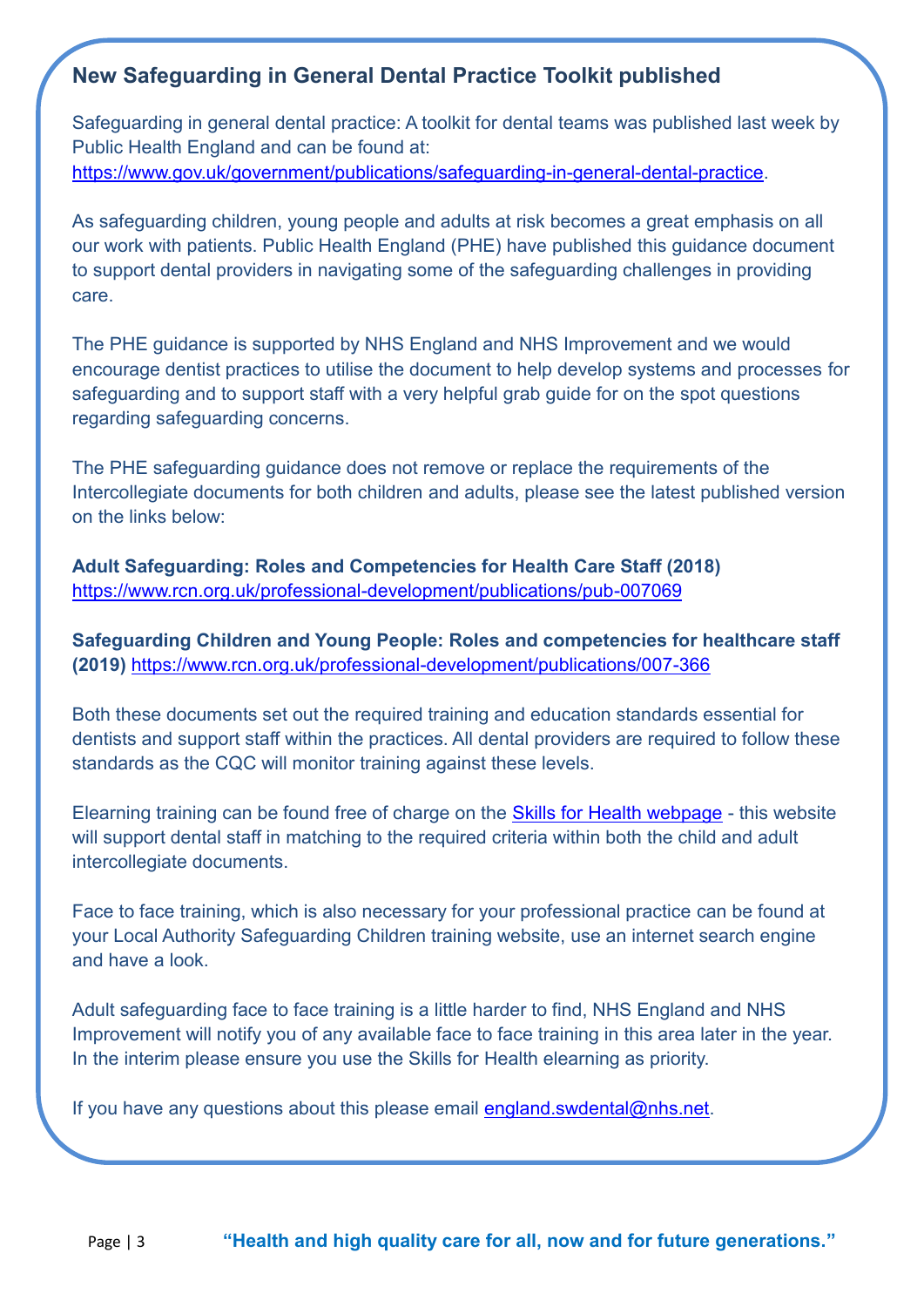# **Central Alerting System (CAS) requirement**

Work has been undertaken to update the distribution lists for the Central Alerting System (CAS) alerts which are sent to relevant practices as necessary. These include safety alerts, drug alerts, Medical Device Alerts issued on behalf of the Medicines and Healthcare products Regulatory Agency, the National Patient Safety Agency, and the Department of Health as well as information received from contractors and service providers in the form of patient / fraud alerts or missing / stolen prescription details. The CSU manage this service for NHS England.

A representative/generic account needs to be added for all primary care sites, therefore if you are not aware whether you are on the distribution list and need to be added, please contact the CSU at [alerts.scwcsu@nhs.net.](mailto:alerts.scwcsu@nhs.net)

If you have any questions, please do not hesitate to contact the CAS Liaison Officer for NHS England – [Sarah.appleby2@nhs.net](mailto:Sarah.appleby2@nhs.net)

#### **Free IRMER course in Exeter, Devon on 3rd July 2019**

Devon LDC are holding a free IRMER course (Ionising Radiation (Medical Exposure) Regulations 2017) on 3rd July 2019 at Sandy Park, Exeter.

5.5 hours CPD with speaker Eric Whaites - Free to levy payers in Devon or £40 for non-levy payers. Please book tickets though the Devon LDC website [devonldc.org](https://devonldc.org/2019/02/irmer-course/) .

#### **Patient Safety Incident Management System development – invitation to contribute from Priya Chohan**

Priya Chohan (Oral Surgery Leadership Fellow, based at Northamptonshire NHS Foundation Trust) has been working in conjunction with the Central Midlands Local Dental Network and invites you to take part in a survey which forms one aspect of a project, focussing on the topic of patient safety incidents in dentistry.

This survey is designed to gain an understanding of your awareness and opinions regarding patient safety incidents. It will be distributed to dentists nationally, and your responses are crucial to current research being undertaken in this field.

The survey responses will be used to contribute to the development of the new Patient Safety Incident Management System (PSIMS), which will enable all healthcare professionals, including dentists, to record patient safety incidents and promote learning from them. It will be used to optimise shared learning and ultimately drive positive change within the profession, by creating a 'just culture'.

**For more details and to take part please use the following link: <https://forms.gle/7mKpe7fmLogFiNBM9>**